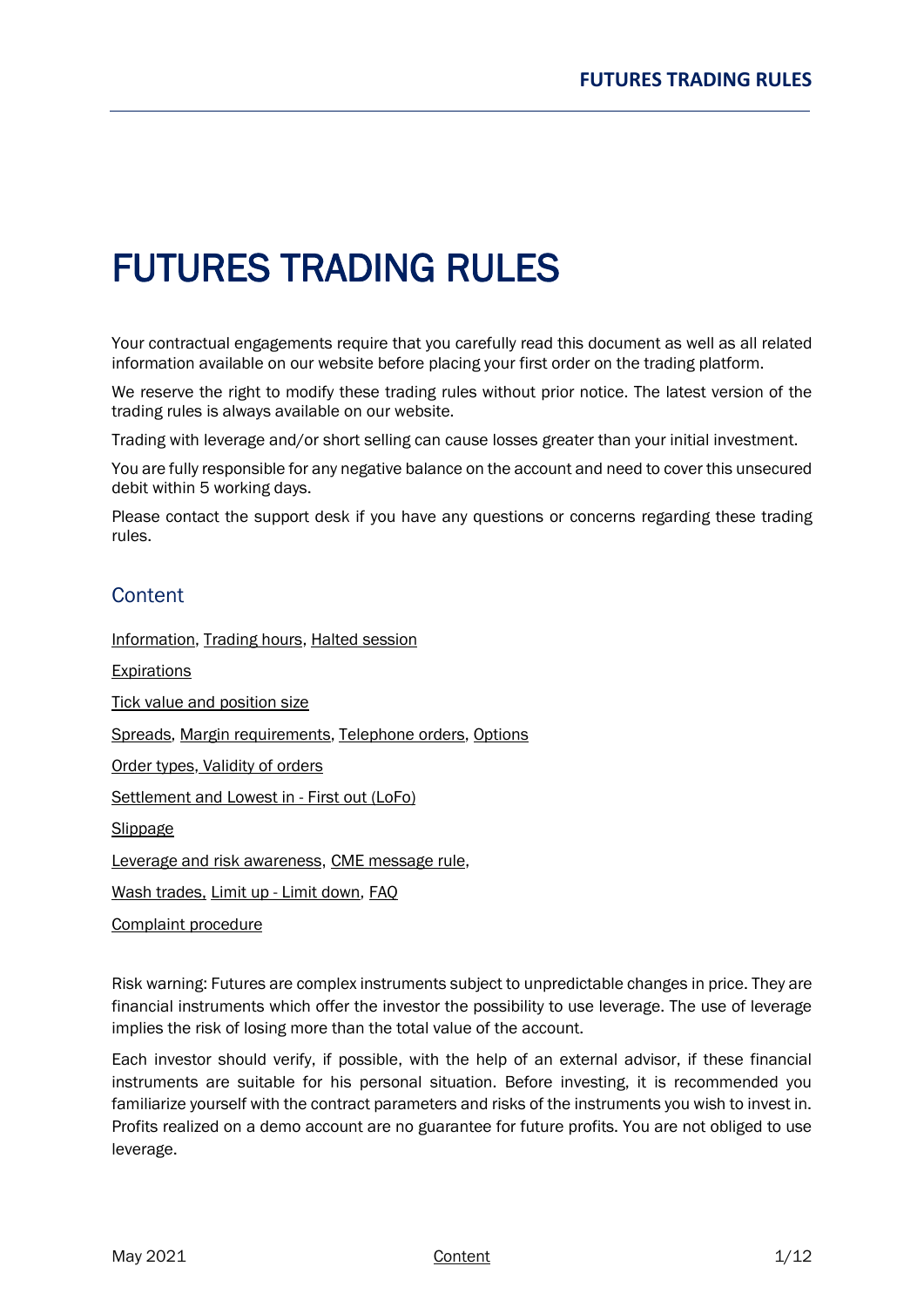## <span id="page-1-0"></span>Information

Futures are the preferred instrument of active investors and traders.

In total over 2.000 electronic futures are available.

Only the most popular and most traded futures are activated on the trading platform. Traders who wish to trade other futures can contact the support desk.

Short selling is allowed on all futures.

Positions can be opened on margin.

The trader decides whether he uses leverage or not. If he chooses to use leverage, he is free to decide how much leverage he uses.

## <span id="page-1-1"></span>**Trading hours**

Futures contracts are tradable during specific trading hours. Please visit our website for more information.

The exchange may decide to change contract specifications, including the trading hours, at any time. Although the table on the website is updated regularly, information may not be up-to-date. We recommend that you follow the link to the exchange provided in the table and check the contract specifications.

The trading hours for US futures are normally displayed in US Central Time, which is the time in Chicago, where the CME Group is headquartered.

The opening and closing times of the futures markets may be different on public holidays.

## Halted session

In the case of US holidays, some US markets may be closed or their session may be halted. In the case of a halted session, all 'DAY' orders entered and still working at market close, will be rolled over to the session of the next trading day. Traders who do not wish to keep their 'DAY' orders, need to cancel them before the halt of the session. Clients are solely responsible for any consequences of 'DAY' orders they did not cancel.

Please be aware that trades and resulting positions executed during a halted session on a public holiday will only appear in the account statement the day after the next normal business day.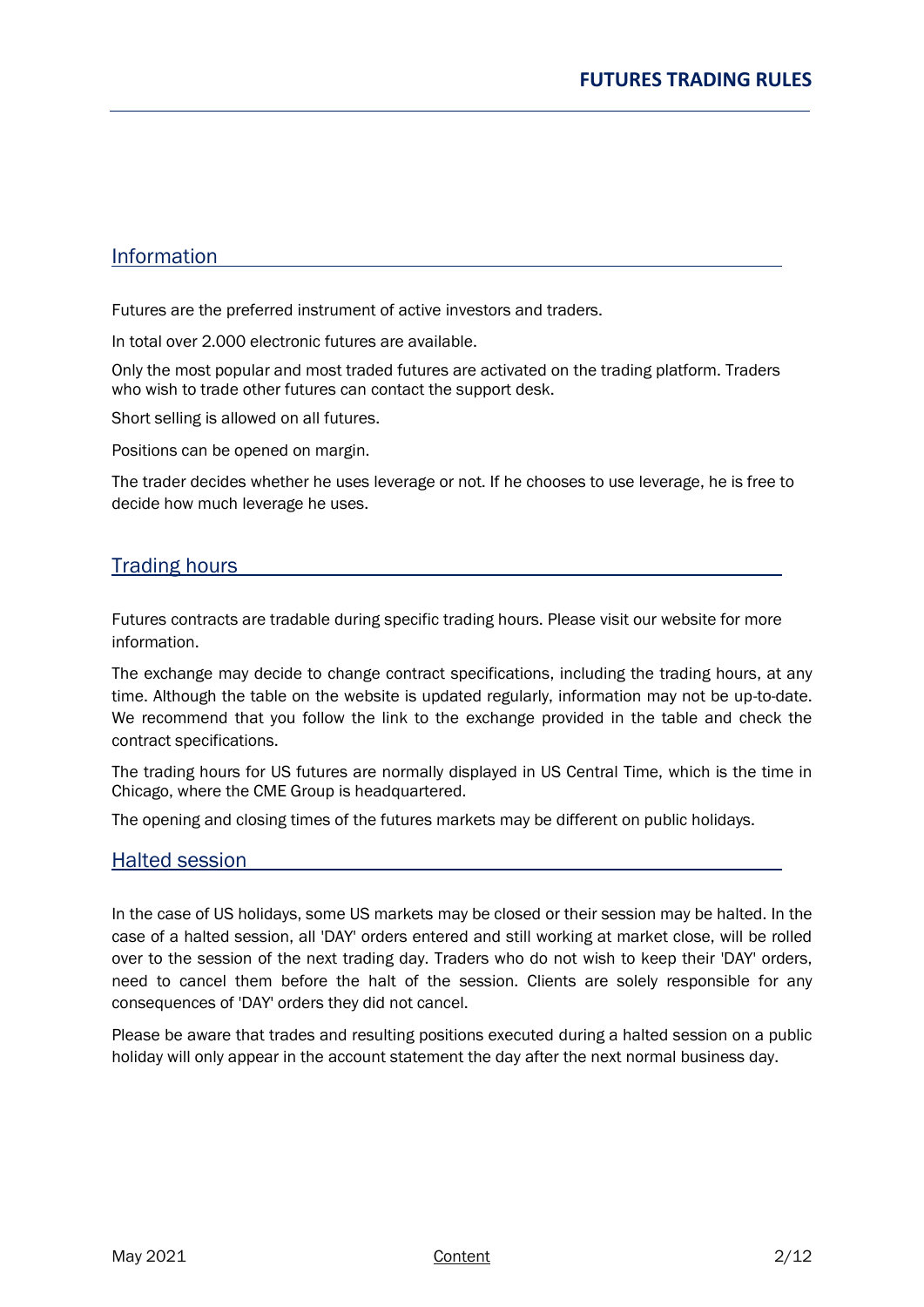# <span id="page-2-0"></span>**Expiration**

Futures contracts have an expiration date. The expiration date and time is the moment when a particular delivery month of a futures contract stops trading. At the same time, the final settlement price for the contract is fixed by the exchange.

For example:

The DAX future expires every three months in March, June, September and December. The expiration date is the third Friday of each maturity month at 13h00 CET if this is an exchange day, or the exchange day immediately preceding that day.

The E-mini S&P 500 future expires every three months in March, June, September and December. The expiration date is the third Friday of each maturity month at 8h30 Central Time (CT) if this is an exchange day, or the exchange day immediately preceding that day.

Some futures contracts are settled in cash at expiry (CAC, DAX, E-mini S&P, E-mini Nasdaq ...). This is called the financial settlement. Some futures are settled with physical delivery (Gold, Crude Oil, Bund, TNote, ...).

#### Which dates are important to understand?

DO NOT KEEP positions on futures contracts with physical delivery on or after First Notice Day or Last Trading Day. In order to avoid any inconvenience, a trader needs to fully understand First Notice Day and Last Trading Day.

FIRST NOTICE DAY: The first day that investors who have traded a futures contract may be informed that they have been assigned a delivery of a futures contract.

LAST TRADING DAY: The final day that a futures contract may trade or be closed out before delivery of the underlying asset. All futures contracts which have not been traded out by the end of the last trading day must be settled by making delivery of the physical commodity or are cash settled.

- Traders are solely responsible to close the position before the expiration date.
- Traders must know the conditions of the expiring contracts he wants to trade. This information can be found on the website of the corresponding exchange.

#### What are the rules to close positions?

In the worst case, open positions can lead to physical delivery or high compensation payments.

In order to avoid physical delivery due to delayed exit, we urge our clients to close positions on futures contracts with physical delivery at the latest two trading days prior to the First Notice Day/Last Trading Day. We also send two days before an e-mail on a best effort basis when futures with physical delivery expire.

If we have to close positions on a best effort basis and at the market price on the day before, on, or after the first notice day/last trading day to avoid the risk of physical delivery, a fee of € 50 per contract will be applied. In the event orders need to be cancelled to avoid any risk of physical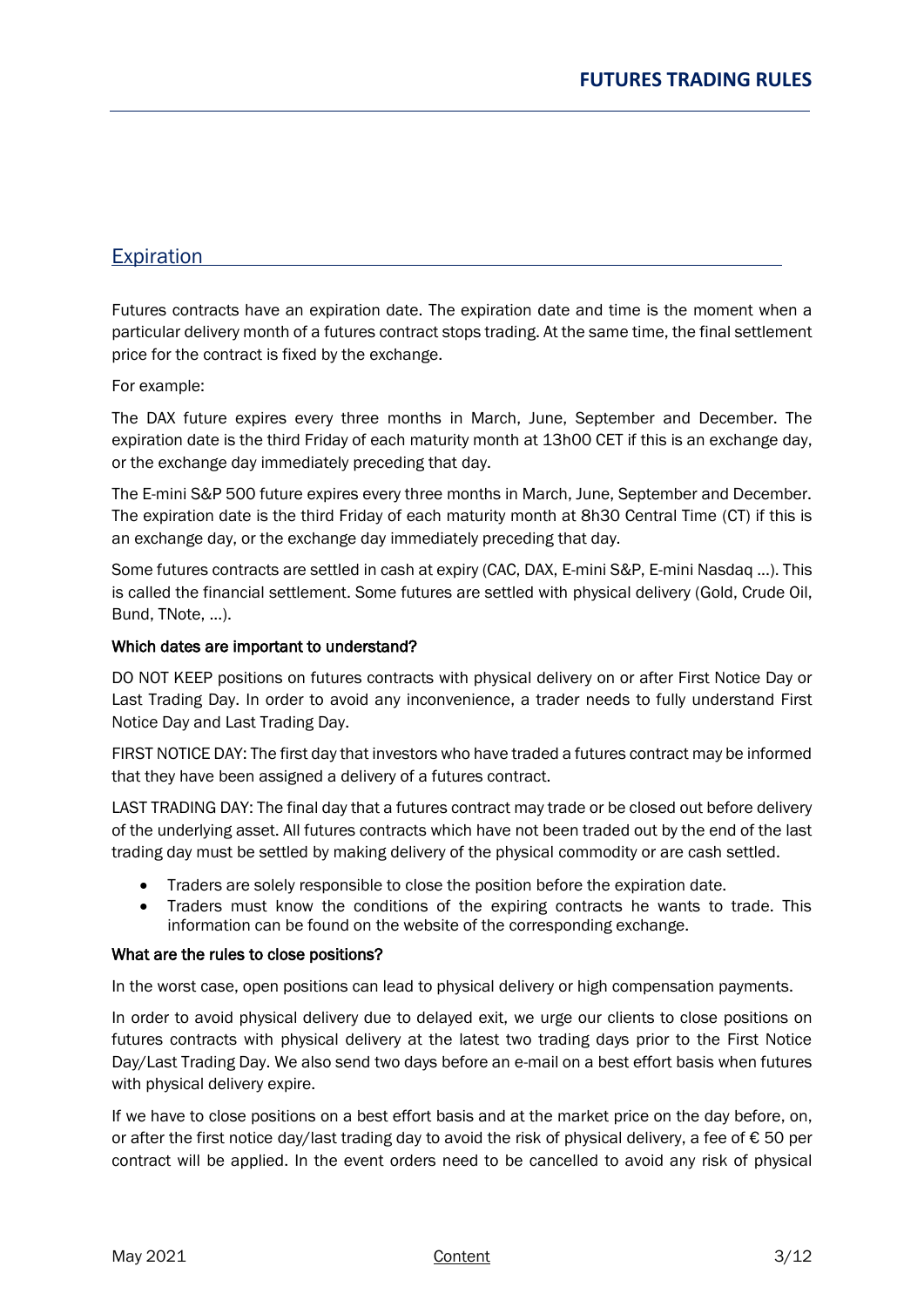delivery, a fee of  $\epsilon$  25 will be applied per contract. Clients can easily avoid this fee by following the rules.

The expiration dates of every contract can be found on the website of the relevant futures exchange. A link can also be found in the futures tables on our website.

[www.eurexchange.com](http://www.eurexchange.com/) | [www.euronext.com](http://www.euronext.com/) | [www.cmegroup.com](http://www.cmegroup.com/) | [www.theice.com](http://www.theice.com/)

Example:

For some futures, the time between First Notice Day and Last Trading Day can be substantial. This is the case of the CMX Gold future, for example. The First Notice Day is Friday, 30th November and the Last Trading Day is four weeks later on 29th December. Positions need to be closed 2 DAYS BEFORE 30th November. Trading volume will decrease considerably at that time, as trading will have shifted to the next contract.

#### Illustrative Example: First Notice before Last Trading Day

| Wednesday                                                              | Thursday                                         | Friday                                            | $\sim$ | Friday                                            |
|------------------------------------------------------------------------|--------------------------------------------------|---------------------------------------------------|--------|---------------------------------------------------|
| 28th November                                                          | 29th November                                    | 30th November                                     |        | 29th December                                     |
| Traders need to<br>trade out of their<br>CMX GOLD<br>DEC20XX positions | CMX GOLD DEC20XX<br>positions no more<br>allowed | <b>First Notice Day</b><br>of CMX Gold<br>DEC20XX |        | <b>Last Trading Day</b><br>of CMX Gold<br>DEC20XX |

In other cases, the Last Trading Day comes before the First Notice Day. This is the case of the Crude Oil future. The First Notice Day is on Friday, 24th December, whilst the Last Trading Day is earlier, on 20th November. Positions need to be closed BEFORE 20th November. Trading volume will decrease considerably at that time, as trading will have shifted to the next contract.

## Illustrative Example: Last Trading Day before First Notice Day

| Wednesday                                                               | <b>Thursday</b>                                   | Friday                                                          | $-1$     | Friday                                             |
|-------------------------------------------------------------------------|---------------------------------------------------|-----------------------------------------------------------------|----------|----------------------------------------------------|
| 18th November                                                           | 19th November                                     | 20th November                                                   |          | 24th December                                      |
| Traders need to<br>trade out of their<br>Crude Oil DEC20XX<br>positions | Crude Oil DEC20XX<br>positions no more<br>allowed | <b>Last Trading Day</b><br>of Crude Oil<br>DEC <sub>20</sub> XX | $\cdots$ | <b>First Notice Day</b><br>of Crude Oil<br>DEC20XX |

Attention: Please keep in mind that positions should always be closed either two days before First Notice Day or two days before Last Trading Day, whichever occurs first.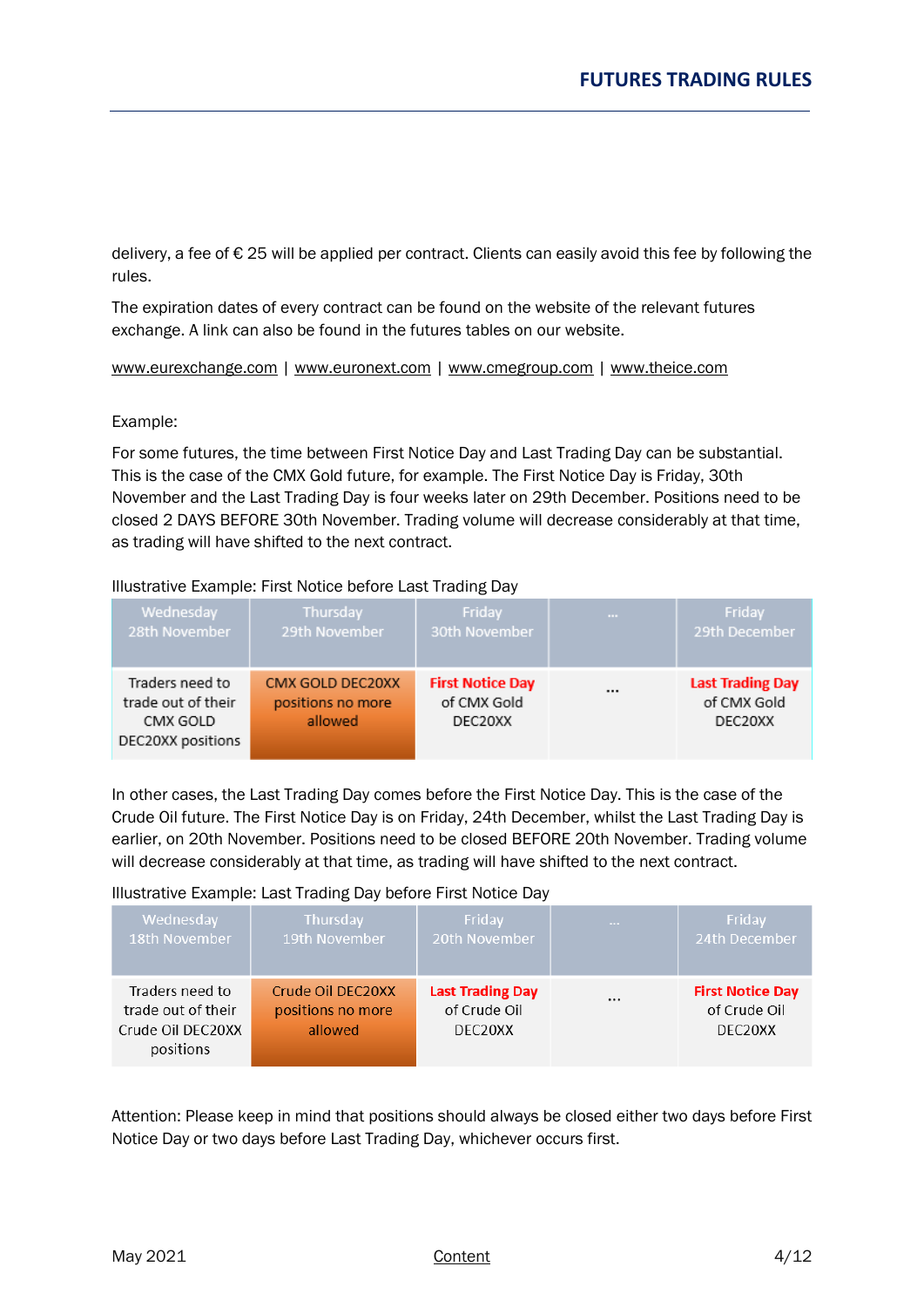## <span id="page-4-0"></span>Tick value and position size

A tick is the smallest value by which the market price of a future moves. The 'tick' size is defined by the futures exchange and can differ from contract to contract.

The DAX future (FDAX), for example, has a tick size of 0,5. This means that the price moves up or down in increments of 0,5. The "tick" column in the futures table on our website shows this minimum variation between two consecutive prices.

The exchange also defines the monetary value of one tick. The 'Value' column shows the monetary value of a tick.

|            | Symbol          |            |                   | <b>Trading Hours</b><br>Fees |                     |                 | Margin (in $\epsilon$ ) |      | Minimum<br>change | Details        |   |
|------------|-----------------|------------|-------------------|------------------------------|---------------------|-----------------|-------------------------|------|-------------------|----------------|---|
|            | <b>Exchange</b> | <b>CQG</b> | Local             |                              | <b>CET</b> Exchange | <b>Intraday</b> | Overnight               | Tick | <b>Value</b>      | <b>Expires</b> |   |
| <b>DAX</b> | <b>FDAX</b>     | DD         | $1.15 -$<br>22.00 | $\overline{\phantom{a}}$     | $0.80 \in$          | 7200            | 21500                   | 0.5  | 12.5 €            | ₩              | Ø |

The DAX future (FDAX) has a value of  $\epsilon$  12,5 per tick. When the price of a future contract goes up by one tick, the trader who has a long position, makes a profit of  $\epsilon$  12,5 per future.

A 'point' consists of one or more ticks. In the case of the FDAX a tick is 0,5. One point therefore consists of two ticks.

When the DAX future (FDAX) has, for example, a value of 11.000 points the position size is  $\epsilon$ 275.000 (=11.000 x € 25).

Another example:

| Contract:   | E-mini Crude Oil (NOM)                                            |
|-------------|-------------------------------------------------------------------|
| One tick:   | \$ 0,025: One point is therefore 40 ticks $(40 \times 0.025 = 1)$ |
| Tick value: | \$12,50: One point is therefore worth \$500 (40 x \$12,50).       |

## <span id="page-4-1"></span>**Spreads**

Like nearly all markets, futures markets quote a bid and an ask price. The bid price is the price buyers are willing to pay. The ask price is the price sellers are willing to sell. The distance between the bid price and the ask price is called the spread. The spread cannot be smaller than one tick. The spread can be more than one tick on futures with limited trading volume or when liquidity is momentarily low.

## <span id="page-4-2"></span>Margin requirements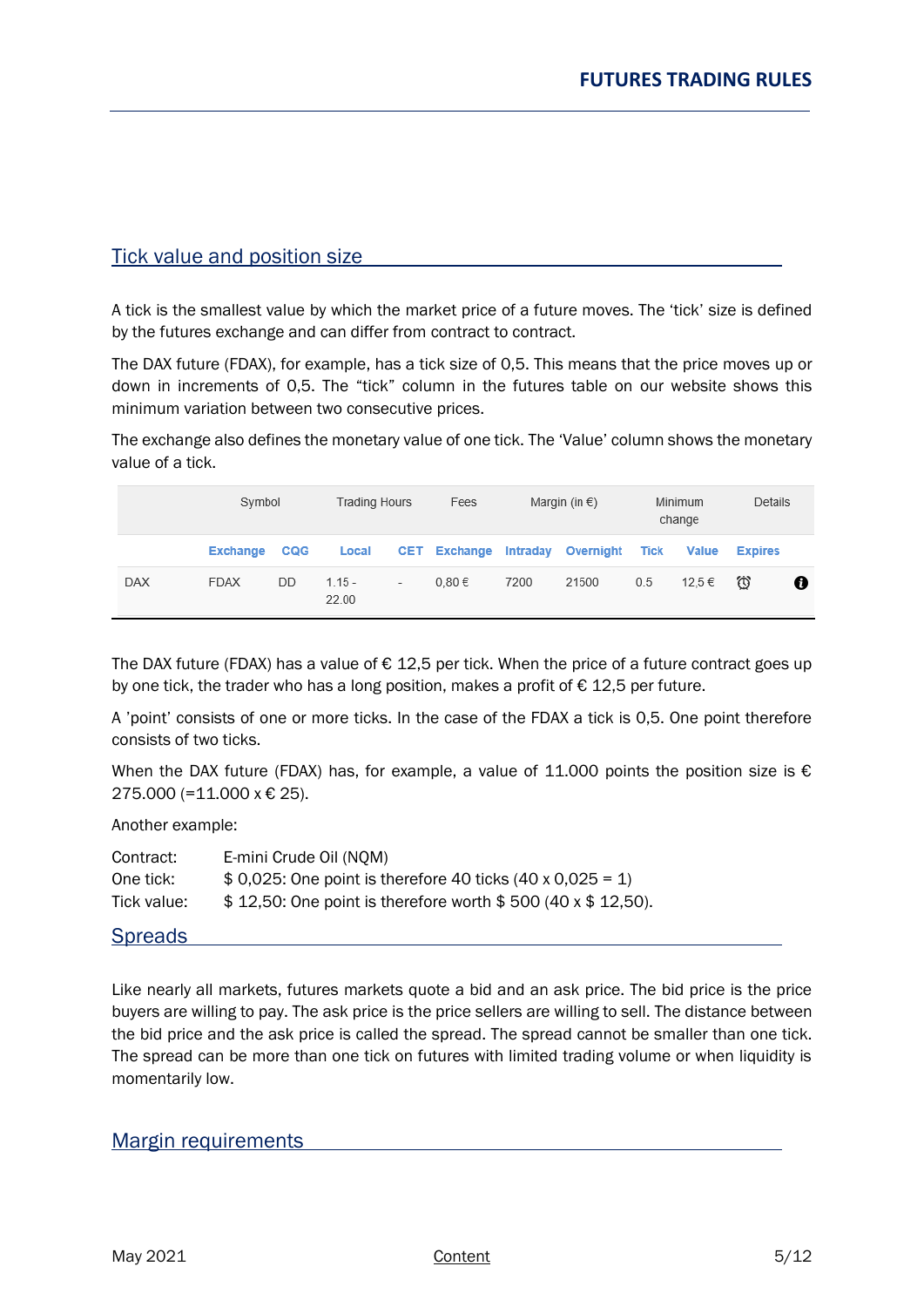The margin requirement is the minimum amount a trader is required to maintain in his trading account in order to hold a futures position.

The intraday margin is the minimum amount a trader is required to have on his account to open and maintain a position during the trading session 8.00 - 22.00 CET as long as the market is open in this period.

The overnight margin is the minimum amount a trader is required to have on his account to maintain a position until the next trading session. The customer must maintain the overnight margin no later than 15 minutes before end of the trading hours for each specific contract. At the latest from 22.00 - 08.00 CET.

Please consult the margin requirements table on our website.

Margins are expressed in EUR. The margin requirements indicated on our website cannot be considered as fixed. Any event can lead to changes in the margin requirements at any time and possibly without prior notice.

## <span id="page-5-0"></span>Telephone orders

Orders can be placed by telephone between 8.00 - 22.00 CET on +352 42 80 42 80.

To place your order efficiently you need to have the following information ready when calling: your account number + your email address; the futures contract; the order size; the order type (market, limit, stop ...) and price.

## <span id="page-5-1"></span>**Options**

Futures exchanges also offer option contracts. These have futures as well as cash indices as an underlying value. Product specifications are diverse and may vary strongly between the different products. Before trading options, a client should inform him/herself thoroughly - via the official website of the exchange - about the trading conditions of the product in question. Options cannot be taken lightly as they are complex and may be unsuitable for many retail investors.

Unless you have the necessary expertise, we strongly advise not to trade options because the potential for errors is high. Errors may have unforeseen consequences and may result into virtually unlimited losses on the account.

## <span id="page-5-2"></span>Order types

Market order: Buy at the best ask price, or sell at the best bid price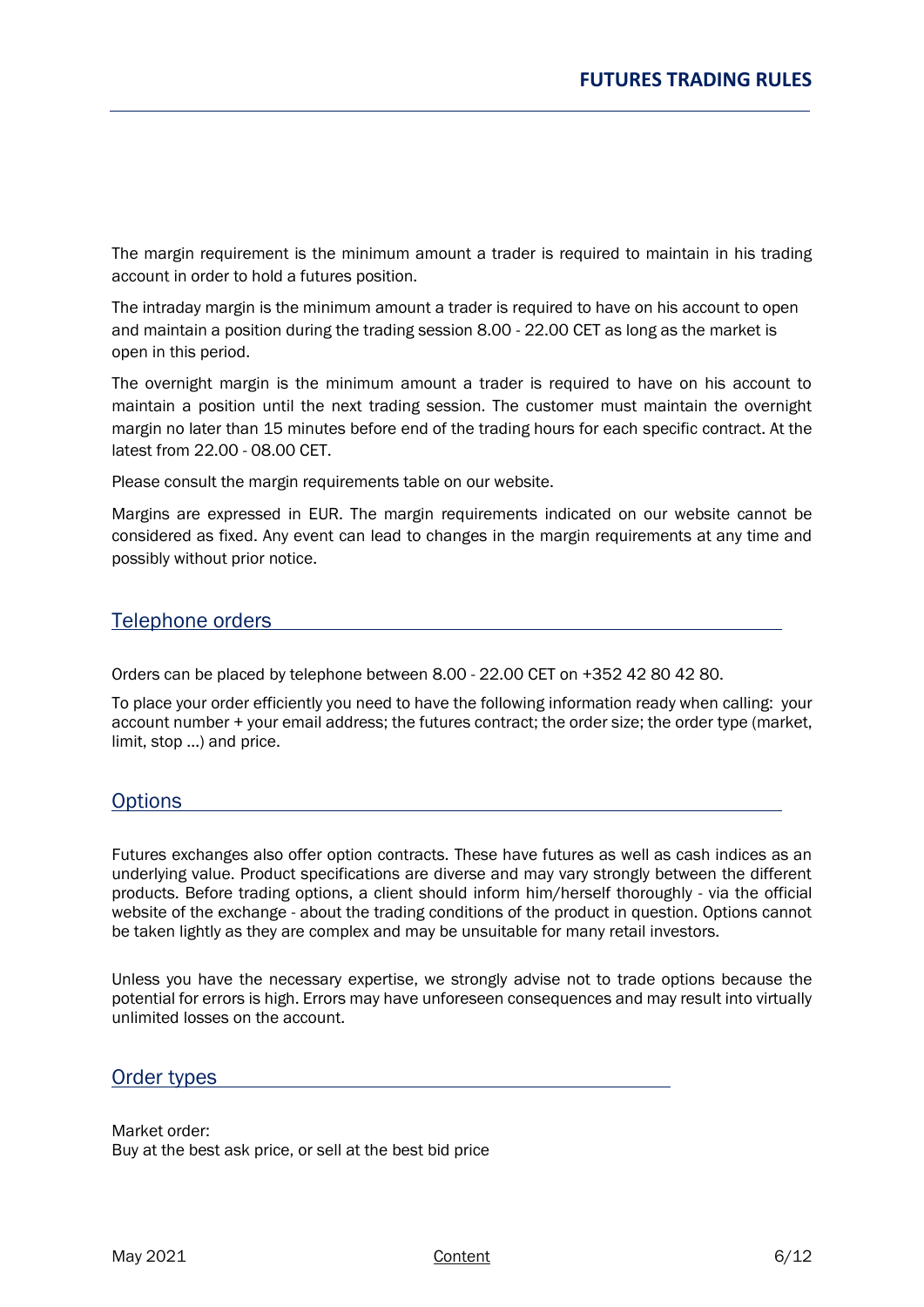Limit order: Maximum price if you want to buy, or minimum price if you want to sell.

Stop order: Triggers a market order when the stop price level is reached.

Stop Limit order: Triggers a limit order when the stop price level is reached. It is advisable to only use this order type to open a position.

## <span id="page-6-0"></span>Validity of orders

Day orders:

Unless specified otherwise, day orders are considered cancelled at the end of the current day's trading session.

GTC (Good Till Cancel) orders:

GTC orders remain active until specifically cancelled or filled.

GTD (Good Till Date) orders:

GTD orders remain active until the end of the designated day or until specifically cancelled or filled.

Not all order types are available on all exchanges. In case of a halted session (*see* Halted session) day orders must be cancelled manually.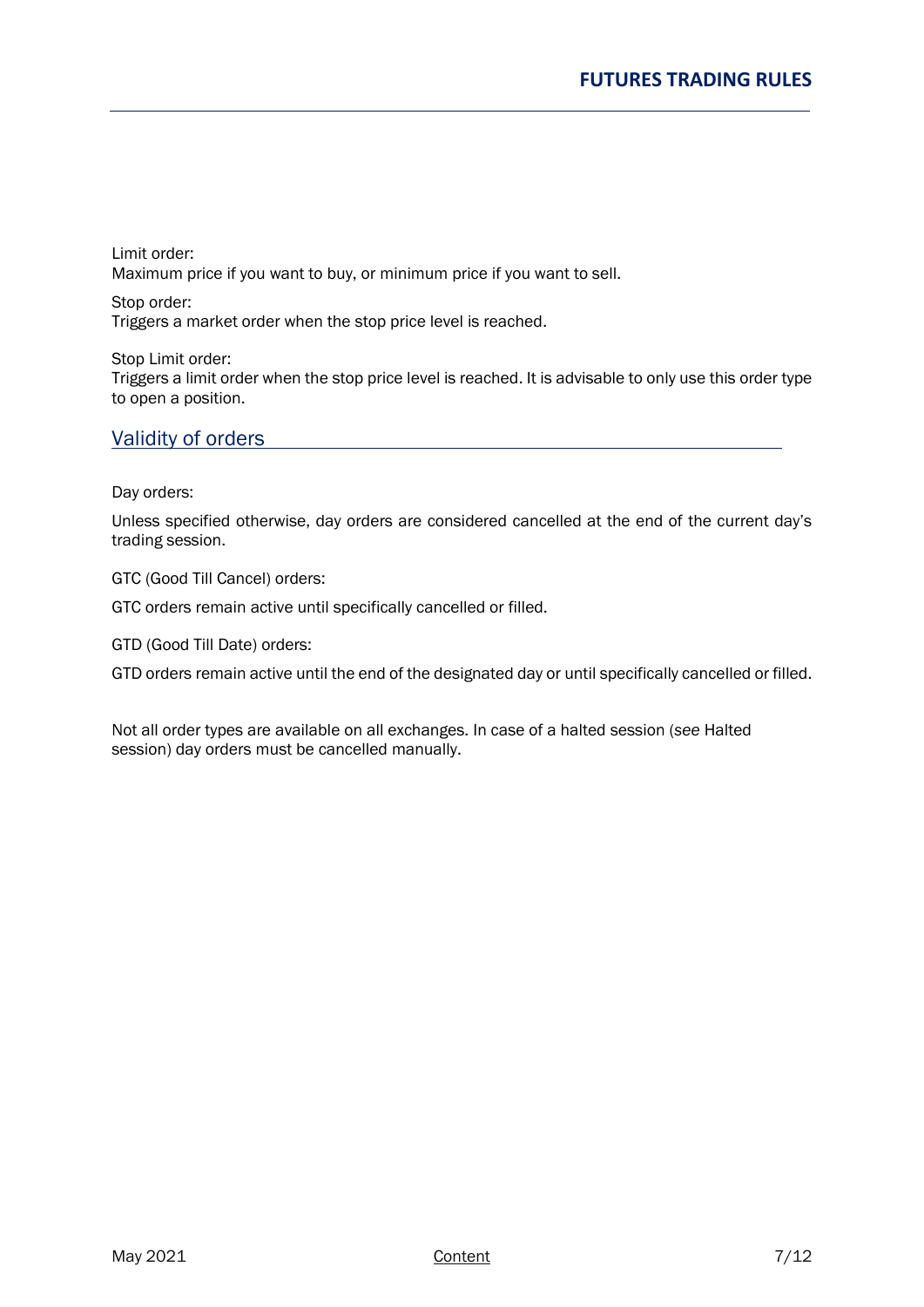# <span id="page-7-0"></span>Settlement and Lowest in - First out (LoFo)

Intraday futures trades are managed using the Lowest in - First out or LoFo principle.

According to this principle, the futures contract with the lowest price is to be settled first. Less experienced traders often think this principle has a negative impact on their account balance. The following example of two round-turn trades proves that this is not the case.

Chronology of trades as shown in the platform and in the statement:

| Orderld   | Symbol      | <b>Status</b> | Filled | Action | <b>Type</b> | Avg.Price | Price1 | Price <sub>2</sub> | Time                   |
|-----------|-------------|---------------|--------|--------|-------------|-----------|--------|--------------------|------------------------|
| 684601701 | FDAX DEC 18 | Filled        |        | Buv    | Market      | 11354.5   | 0.0    |                    | 0.0 30.10.18 Tue 09:23 |
| 684631440 | FDAX DEC 18 | Filled        |        | Sell   | Market      | 11261.0   | 0.0    |                    | 0.0 30.10.18 Tue 10:21 |
| 684616966 | FDAX DEC 18 | Filled        |        | Buy    | Market      | 11264.0   | 0.0    |                    | 0.0 30.10.18 Tue 10:31 |
| 684701048 | FDAX DEC 18 | Filled        |        | Sell   | Market      | 11316.5   | 0.0    |                    | 0.0 30.10.18 Tue 11:22 |

Settlement of trades based on Lowest in - First out, or LoFo:

|             |            |             | * * * * * * * * * PUR CHASE & SALE * * * * * * * * * |                      |               |
|-------------|------------|-------------|------------------------------------------------------|----------------------|---------------|
| TRADE SETTL | <b>BUY</b> | <b>SELL</b> | CONTRACT DESCRIPTION                                 | EX TRADE PRICE CC    | DEBIT/CREDIT  |
| 300CT18     |            |             | DEC 18 EURX DAX INDEX                                | 27 11261.00          | EU            |
| 300CT18     |            |             | DEC 18 EURX DAX INDEX                                | 27 11264.00          | EU            |
| 300CT18     |            |             | DEC 18 EURX DAX INDEX                                | 27 11316.50          | EU            |
| 300CT18     |            |             | DEC 18 EURX DAX INDEX                                | 27 11354.50          | EU            |
|             |            | 2*          |                                                      | GROSS PROFIT OR LOSS | EU 1,025,00DR |

#### Comparison:

|                         | <b>Trading chronology</b> |                   |                | <b>Settlement (LoFo)</b><br>as on the statement |                      |
|-------------------------|---------------------------|-------------------|----------------|-------------------------------------------------|----------------------|
|                         | <b>BUY</b>                | <b>SELL</b>       |                | <b>BUY</b>                                      | <b>SELL</b>          |
| 1                       | 11354.5                   | 11261.0           | 1              | 11264.0                                         | 11261.0              |
| $\overline{\mathbf{c}}$ | 11264.0                   | 11316.5           | $\overline{2}$ | 11354.5                                         | 11316.0              |
| Sum:                    | 22618.5                   | 22577.5           |                | 22618.5                                         | 22577.5              |
|                         |                           | 22577.5           |                |                                                 | 22577.5              |
|                         |                           | 22618.5           |                |                                                 | 22618.5              |
|                         |                           | -41 points        |                |                                                 | -41 points           |
|                         |                           | $x$ 25 € / points |                | $\mathbf{x}$                                    | $25 \notin /$ points |
|                         |                           | $-1025EUR$        |                |                                                 | $-1025EUR$           |

Conclusion: the chronological order of trades is not important and will have no impact on the overall result.

If a position is kept overnight, it will be settled at the highest traded price of the day and will appear in the statement of the following day (under Open Positions).

Attention: when positions are kept over several days, the First in – Last out principal is applied and the oldest positions are kept open until the position is finally flat.

Never place an order on a position that you are not sure of. In case of discrepancies or doubt, contact the support desk and agree a plan of action. If you intervene before or without agreeing upon a plan of action you are solely and totally responsible for all direct and indirect losses and damages.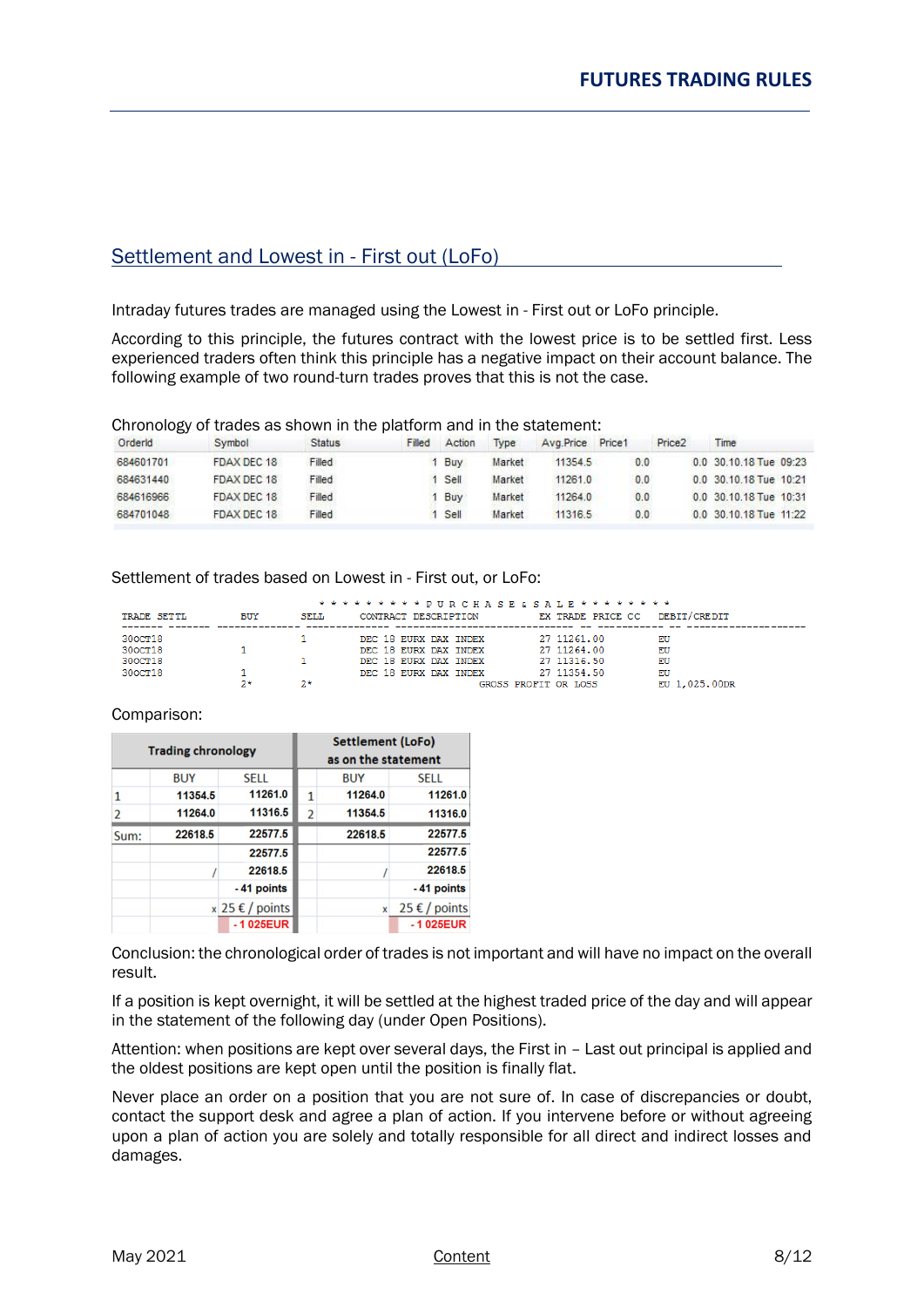## <span id="page-8-0"></span>Slippage

When the activation level of a stop order is reached, a market order is triggered. Although all orders are executed at extremely high speeds, the execution price may differ from the activation level. This is called slippage.

Slippage may occur in fast moving markets. For example, when important economic data is published or when important and/or unexpected events occur. Market participants will remove their working orders from the market leading to nearly empty order books. Market participants who keep their orders working, will often put them at more conservative price levels, leading to the widening of the market spread. In fast moving markets the market price moves intermittently, i.e. there is not an execution on every price level. We advise you to read with attention the risk notice, which is part of your account application.

[https://www.whselfinvest.com/films/slippage\\_news.mp4](https://www.whselfinvest.com/films/slippage_news.mp4)

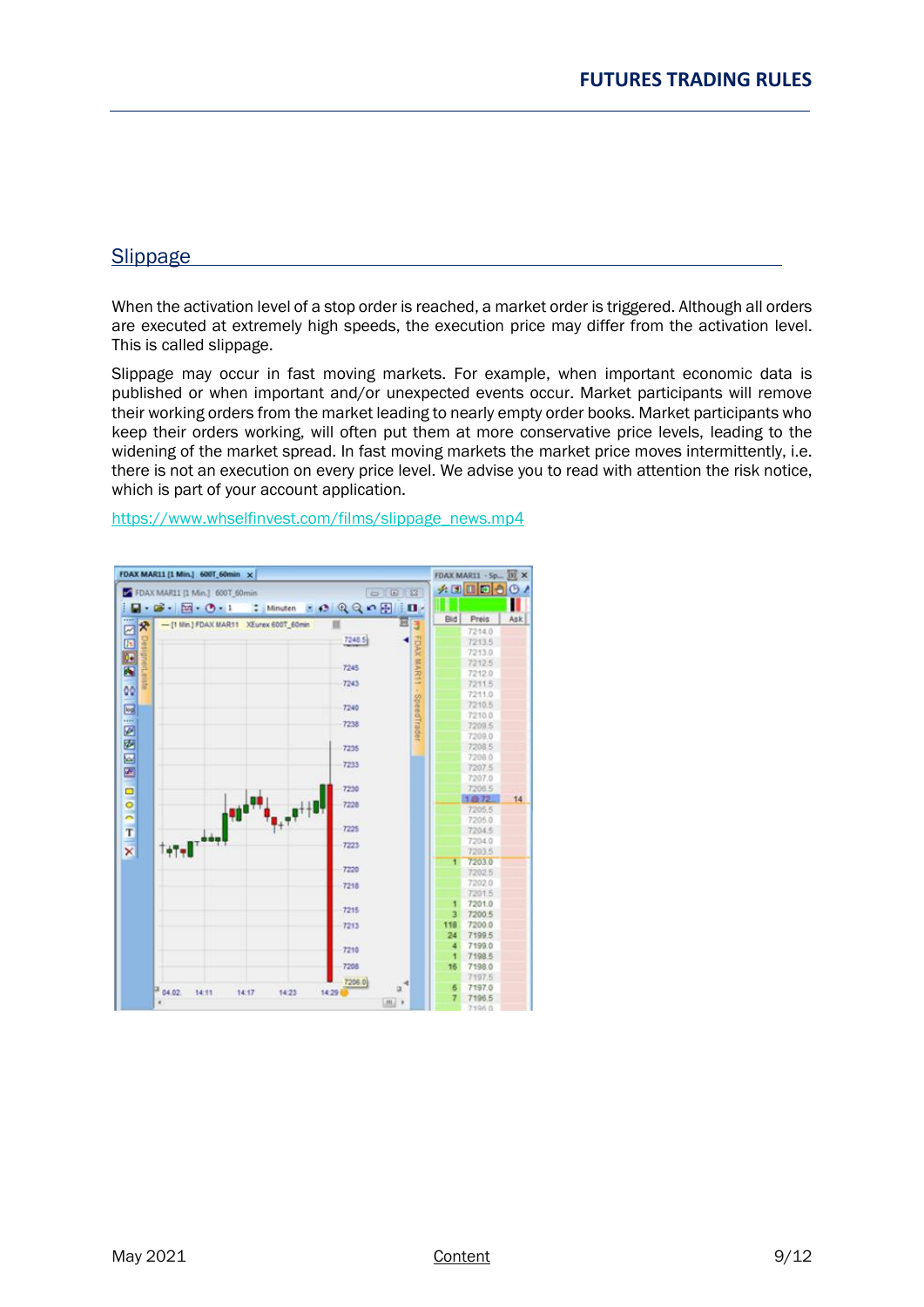## <span id="page-9-0"></span>Leverage and risk awareness

Futures can be traded on margin. The futures exchanges only require traders to have part of the value of the contract on their account. This means that the trader can take a position which has a higher value than the amount of money on his account. This is called leverage.

The trader is not obliged to use leverage. If he takes a position which is equal in value to the amount of money on his account, he uses no leverage. The trader who uses leverage, decides how much leverage he uses.

Leverage accelerates profits but also losses. Be careful if you use leverage.

Leverage can be calculated as follows:

Account value is € 20.000. Buy 2 Eurostoxx50 futures at 3.000 points. A point on this future has a value of  $\epsilon$  10. The value of his position is  $\epsilon$  60.000 (= 2 futures x 3.000 points x  $\epsilon$  10). The leverage is € 60.000 / € 20.000 = 3.

Account value is € 50 000 Buy 1 Eurostoxx50 future at 3.000 points. One point on this future has a value of  $\epsilon$  10. The value of his position is  $\epsilon$  30.000 (= 1 future x 3.000 points x  $\epsilon$  10). The leverage is € 30.000 / € 50.000 = 0.6

A value equal to or below 1 indicates that no leverage is used.

## <span id="page-9-1"></span>CME message rule

The futures exchanges want to avoid market participants disrupting the exchange infrastructure with excessive messages (e.g. orders, modifications, cancellations...).

The CME can charge clients who send excessive messages via their trading platform a fee of \$ 2.000 each time a set benchmark is violated. The policy can be read on the CME Group website: <http://www.cmegroup.com/globex/resources/cme-globex-messaging-efficiency-program.html>

CQG has limited the number of orders that can be cancelled per click. In case you click the "Cancel Working Orders for all Symbols" button and you can still see working orders, just wait a second and click the button again.

| COG - COGDEMO     |             |              |             |            |                                                                                                                                  |
|-------------------|-------------|--------------|-------------|------------|----------------------------------------------------------------------------------------------------------------------------------|
|                   |             |              |             |            | <b>G`</b>   ホ <sup> </sup> 父 丞   $\equiv$ ∃   ☆   ■   圖 ▼   ■   豳   ※   A 〃   <mark>!</mark> ‼   w 坦   <u>주 <mark>ニ</mark>  </u> |
| Name              | <b>Size</b> | <b>Price</b> | $-$ P/L $-$ |            | P/L C.   Cum. P/l   Cancel Working Orders for all Symbols                                                                        |
| ♦ MINI S&P DEC 18 |             | n/a          |             | $0.00$ USD | Cancel Working Orders for all Symbols                                                                                            |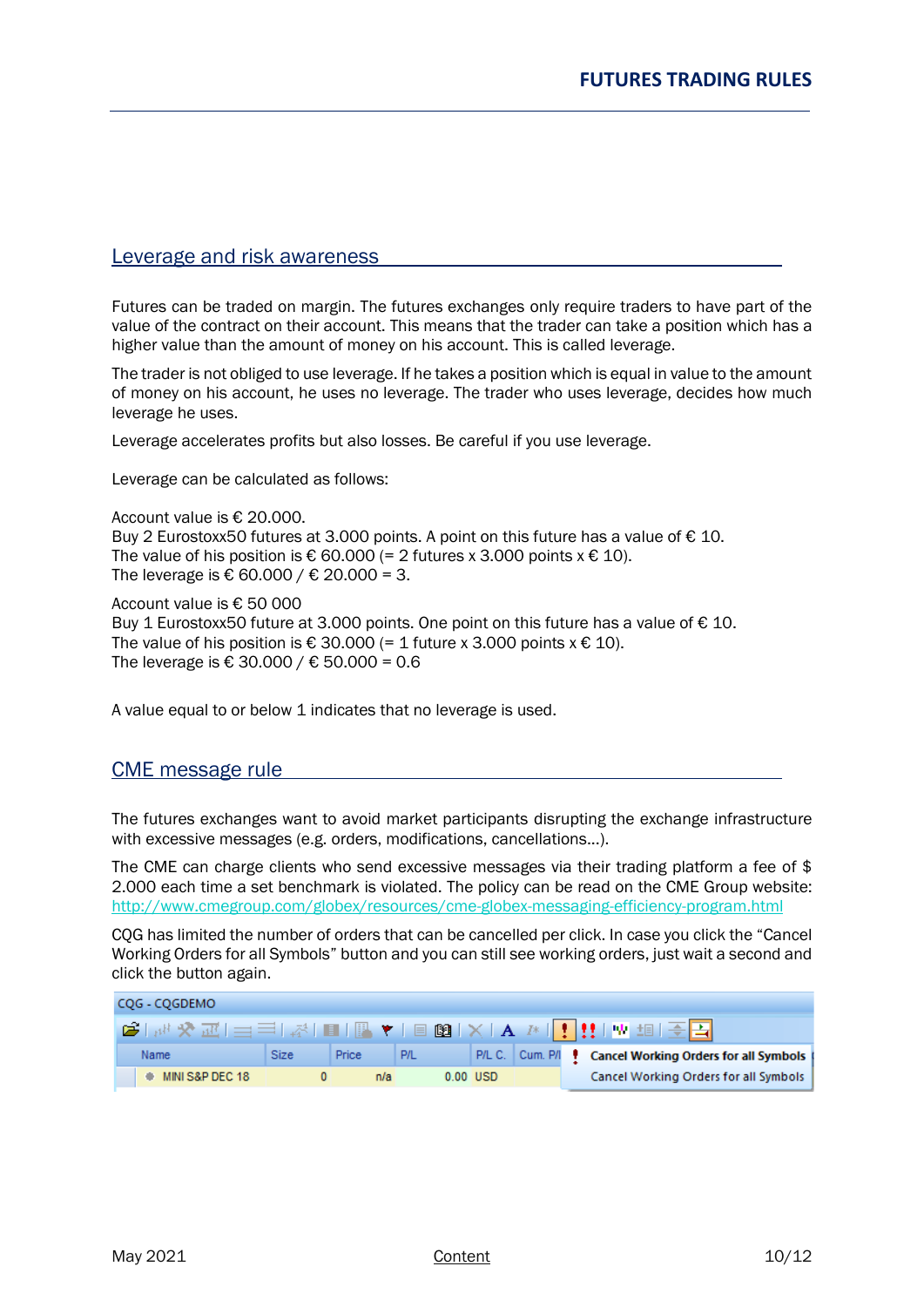## Wash trades

A wash trade is a transaction whereby a trader buys and sells a future at the exact same price within a short period of time. Whilst not creating any commercial value to the trader, they result in artificial volume on the exchange. Hence, Wash trades are considered a form of market manipulation and are against the rules of the exchanges. Supposed wash trades are subject to a comprehensive investigation carried out by various parties. The cost for such investigation is €250, which will be covered by the account holder (client) and debited from his account.

## <span id="page-10-0"></span>Limit up - Limit down

Limit up - Limit down are mechanisms that major exchanges use to stop manipulation or extreme volatility in the markets.

Limit up: This is the maximum amount by which the price of a futures contract may increase in one trading day. It is the maximum price at which a future can be traded before an exchange halts or stops trading. The market considers that above this limit, there may be price manipulation and extreme volatility. The maximum price limit varies from future to future.

Limit down: The opposite of limit up. This is the maximum amount by which the price of a futures contract may decrease in one trading day. It is the lowest price at which a future can be traded before an exchange halts or stops trading. The market considers that below this limit, there may be price manipulation and extreme volatility. The lowest price limit varies from future to future.

When limit up or limit down is reached, some markets will only halt temporarily, others will stop for the day based on regulatory rules.

## <span id="page-10-1"></span>FAQ

#### Q: Why do I receive an error message when I attempt to close my position using the "Close&Cancel"-button on the order pad?

A: If the TradeGuard is activated to protect an open position with a profit target and a stop loss order these orders absorb margin. The Exit order is an additional order, which temporarily requires margin. If the account is not sufficiently funded to temporarily supply margin according to the exchange rules for these three live orders, the Exit order is refused.

To avoid this, you should deactivate the TradeGuard first, then close the position or use the EXIT button: